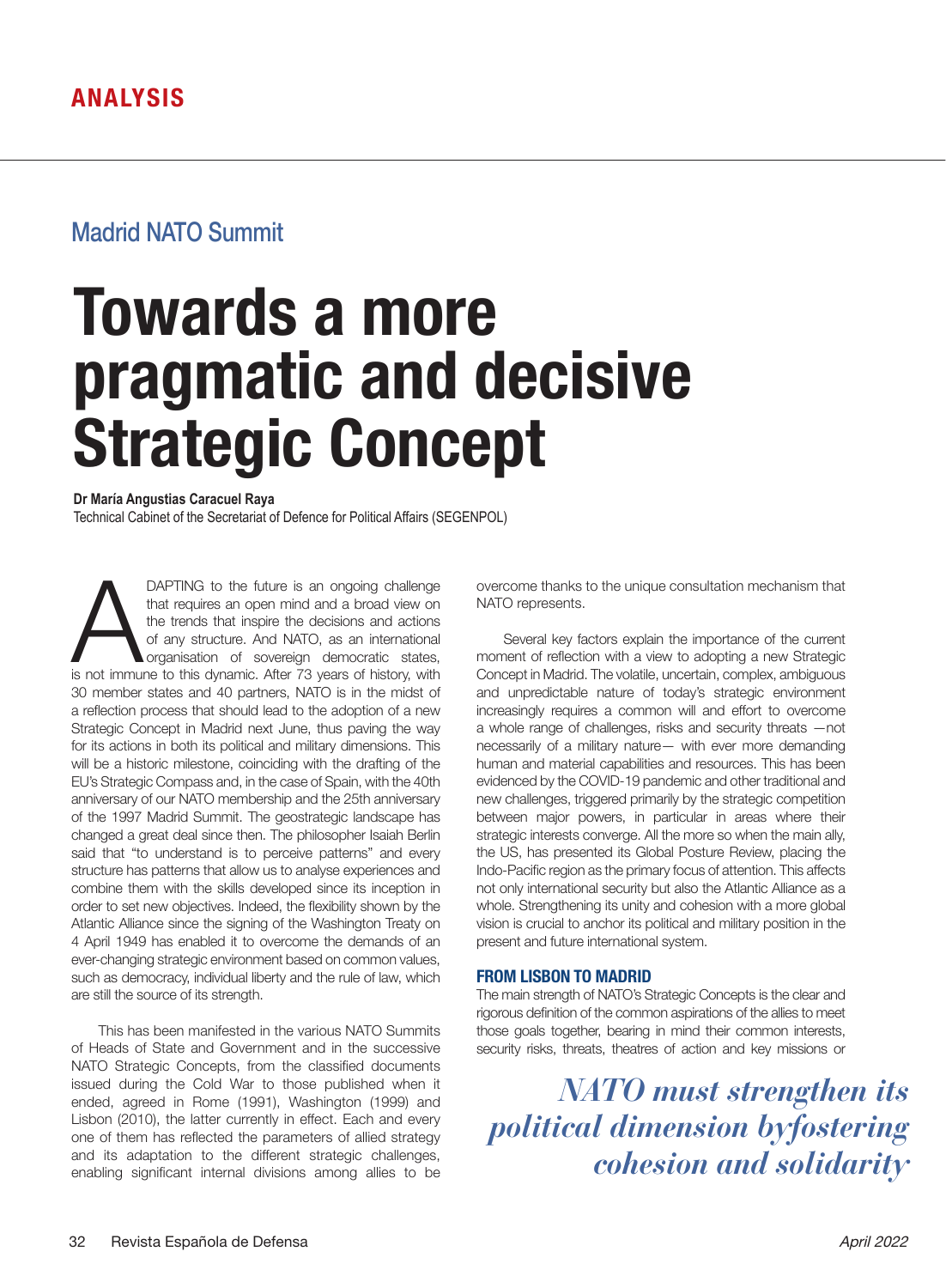tasks in order to address them. This political document has changed its approach over the past decades, giving rise to new initiatives in response to the demands identified, while respecting the purposes and principles of the UN Charter as set out in the Washington Treaty and the motto that embodies its philosophy: Animus in Consulendo Liber - free spirit to decide.

The Lisbon Strategic Concept, officially called Active Engagement Modern Defence, expanded the Alliance's tasks well beyond collective defence —represented i n article 5- in order to include crisis management across the whole spectrum of conflict and cooperative security, through new partnerships with "relevant countries and other international organisations".



At the time, the Euro-Atlantic area was perceived to be more peaceful and to pose a low-level traditional conventional threat. Likewise, the Lisbon Concept expanded NATO's theatre of action to deter and defend against any threats to the security of its populations, even at strategic distances, as the allied mission in Afghanistan has done for the past twenty years.

Today, the situation is quite different from that of the past decade. Russia's illegal annexation of Crimea in 2014 and the emergence of the self-proclaimed Islamic State in the Middle East had a clear impact on NATO's strategy. On the one hand, it involved the return to new deterrence and defence measures with forward presences on allied territory and, on the other, the Alliance's contribution to the fight against terrorism, first by supporting and then by joining the US-led Global Coalition against Daesh.

However, while the Alliance does not recognise any country as an adversary in the Lisbon Strategic Concept (paragraph 16), tensions and concerns among Allies have increased due to Russia's revisionist tendencies, China's geostrategic and economic rise, and the military relations between the two. The current crisis in and around Ukraine and other factors related to the arms control regime, the modernisation of the conventional and nuclear arsenal with new hypersonic missile systems, the interest of both powers in cyberspace and the development of their space careers, can only confirm this.

In this context, actions by hostile agents that are difficult to attribute, whether of state or non-state origin, in the socalled "grey zone", without even crossing the threshold of an armed aggression, lead to uncertainty and confusion in the country concerned, both in its institutions and population. Thus, in addition to the traditional physical spaces —land, sea and air we need to pay more attention to new operational domains, such as cyberspace, outer space and maritime space. These are global commons that have a direct bearing on the security and well-being<br>of citizens. Furthermore. of citizens. Furthermore, the cognitive domain is also acquiring a more prominent

role, especially when it comes to maliciously influencing society's perception of reality through disinformation or manipulation, hence the importance of strategic communication in understanding and shaping the information environment.

This scenario comes hand in hand with a technological revolution resulting from the development of artificial intelligence, the internet of things and the use of disruptive and emerging technologies, as well as from the deterioration of the nonproliferation and disarmament regime, and the persistence of armed conflicts and instability in regional areas of special interest to Spain, such as the Middle East, the Mediterranean and the Sahel. In addition, other challenges of a transnational nature persist, such as terrorism, illegal trafficking in small arms and light weapons, cybersecurity, maritime and energy security, mass irregular migration, human and drug trafficking, money laundering, the effects of climate change and, in the last two years, a global health crisis caused by the coronavirus pandemic, which continues to have an impact at the political, economic and social level. For continuosity of the complete contribution is also role, especially when it comes to malciolously infunctions contributed process provides the importance of strategic communication or manipulation, hence the importance

In light of these important developments, NATO leaders, meeting in London in December 2019, agreed to initiate a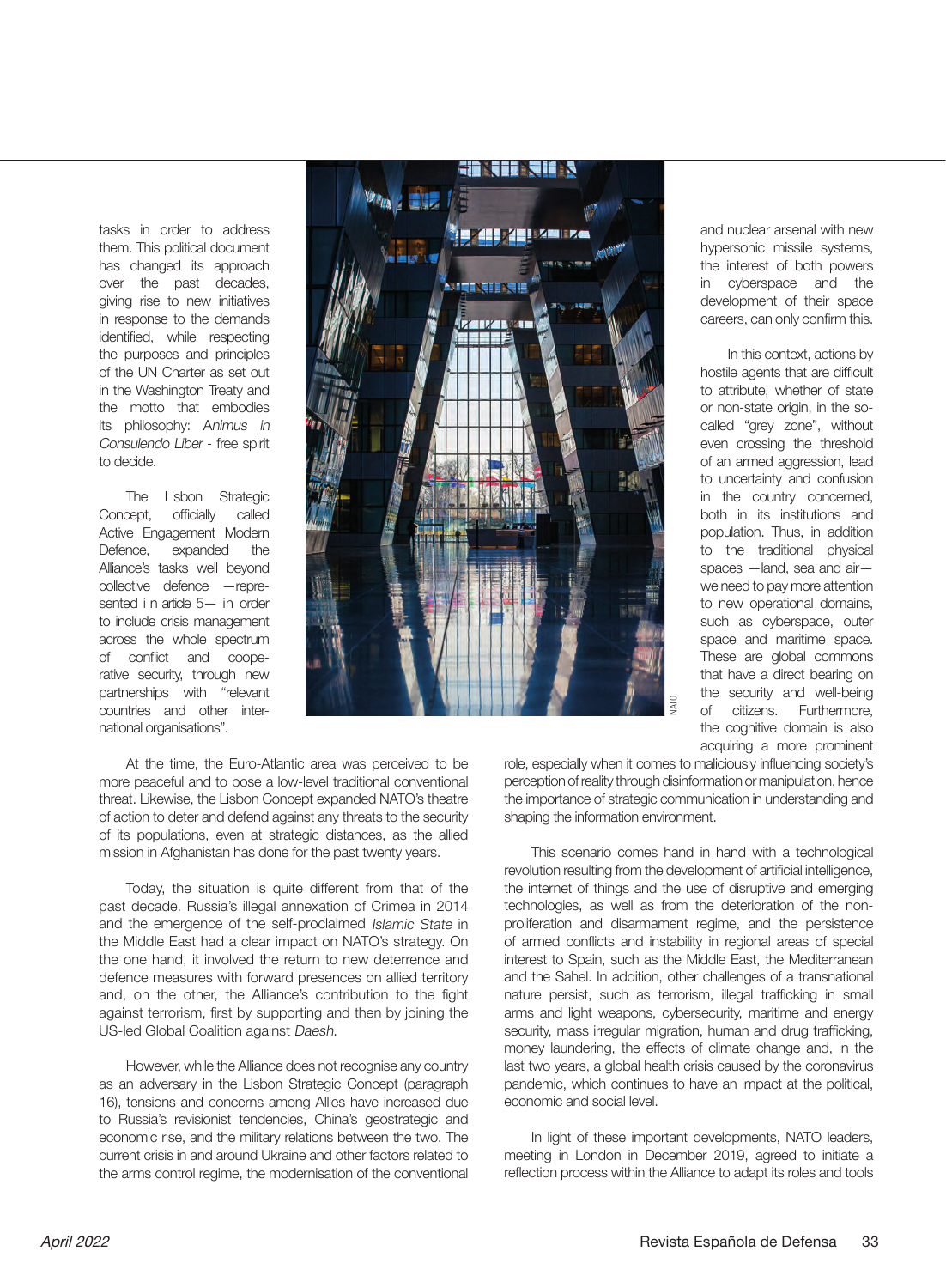to the challenges and threats of the 21st century. Thus, the NATO Secretary General appointed a group of ten experts, whose final report "NATO 2030: United for a New Era", presented in November 2020, involved the participation of numerous institutions, young people, and representatives of civil society and the private sector. It includes 138 recommendations, which inspired the discussions leading up to the adoption of the NATO 2030 Agenda at the 2021 Brussels Summit, where it was announced that Madrid would host the next Summit of Heads of State and Government in June 2022 and that the new Strategic Concept would be adopted.

#### **NEW PRIORITIES**

The fact that NATO has been carrying out tasks well beyond those initially conceived in the Washington Treaty, evolving from a defensive alliance to a security provider outside the North

Atlantic area (article 6), shows its flexibility, while also raising the need to adjust its priorities to the new demands of the strategic scenario described above.

What was global has now become local and vice versa, reviving concepts such as human security, which is now an integral part of national security as we, the people, realise that our well-being depends on what happens in other parts of the world, which requires greater international engagement to address global challenges that impact our way of life.

NATO is thus taking a new step forward and the allies must agree on the new challenges and threats it will face and, therefore, determine the security and defence tasks and how they should be carried out and with what means. Thus far, the Atlantic acquis and the new trends currently taking shape allow us to gain an initial insight into Madrid's new Strategic Concept.

First, NATO must strengthen its political dimension by fostering cohesion and solidarity among its members based on the principle of indivisible security. A renewed commitment to political consultations (article 4) on all issues regarding its security and coordination among allies is essential to link NATO's unity to the necessary consensus within the North Atlantic Council, thus preventing any potential adversary from taking advantage of division with regard to any individual threat perception. In this regard, coherence must be ensured between the instruments of civilian-military power at its disposal, of both its allies and partners willing and able to support the Alliance in the defence of their shared interests and objectives.

Second, NATO must strengthen its military toolbox by deterring and defending against any potential attack on its territory. While the Lisbon Strategic Concept eliminated any reference to the "armed" nature of the aggression and extended the preservation of peace and security to the Euro-Atlantic area, the Madrid Concept must be more explicit in its commitment to protect NATO territory, forces and populations from the full range of threats to its security with a 360-degree functional and geographic approach in all domains and at all stages (peace, crisis or conflict).

On the other hand, a more integrated defence, with deterrent capabilities —conventional, nuclear, cyber and missile defence— ready to be deployed at any time and place, requires a flexible, agile and modern command and force structure, guaranteeing technological advantage and military superiority

*NATO must cooperate with more partners and engage more stakeholders in promoting peace and security* at all times.

Third, NATO must adapt its resources to the needs required and advance in the commitments made at the 2014 Wales Summit. Traditionally, the principle of "costs lie where they fall", based on the allies' voluntary contributions, has been a disincentive for them to participate in NATO missions. The possible extension of the common funding of the military budget could favour more equitable burdensharing to contribute to the costs associated with the deployment of personnel, forces, capabilities and

training devoted to the defence of the allies. This would contribute to a more balanced metric of allied contributions to the three Cs: Cash, Capabilities and Commitments.

Fourth, NATO operations, missions and activities should focus on prevention, management and response to crises, both within and beyond its borders, supporting civilian authorities in emergencies when so required —as has been shown by the pandemic— and promoting human security, local ownership, a comprehensive approach and regional engagement in conflict resolution.

Against this backdrop, NATO's mission in Afghanistan does not imply the Alliance's disengagement from this country's security situation. It is in the interest of all of us that this country does not once again turn into a sanctuary for terrorists and, therefore, NATO will continue working in this line. Likewise, missions in Iraq and within the framework of the Global Coalition against Daesh, as well as NATO's actions to reinforce its various flanks, from the Baltic to the Black Sea and the Mediterranean, will continue to be on the Alliance's agenda.